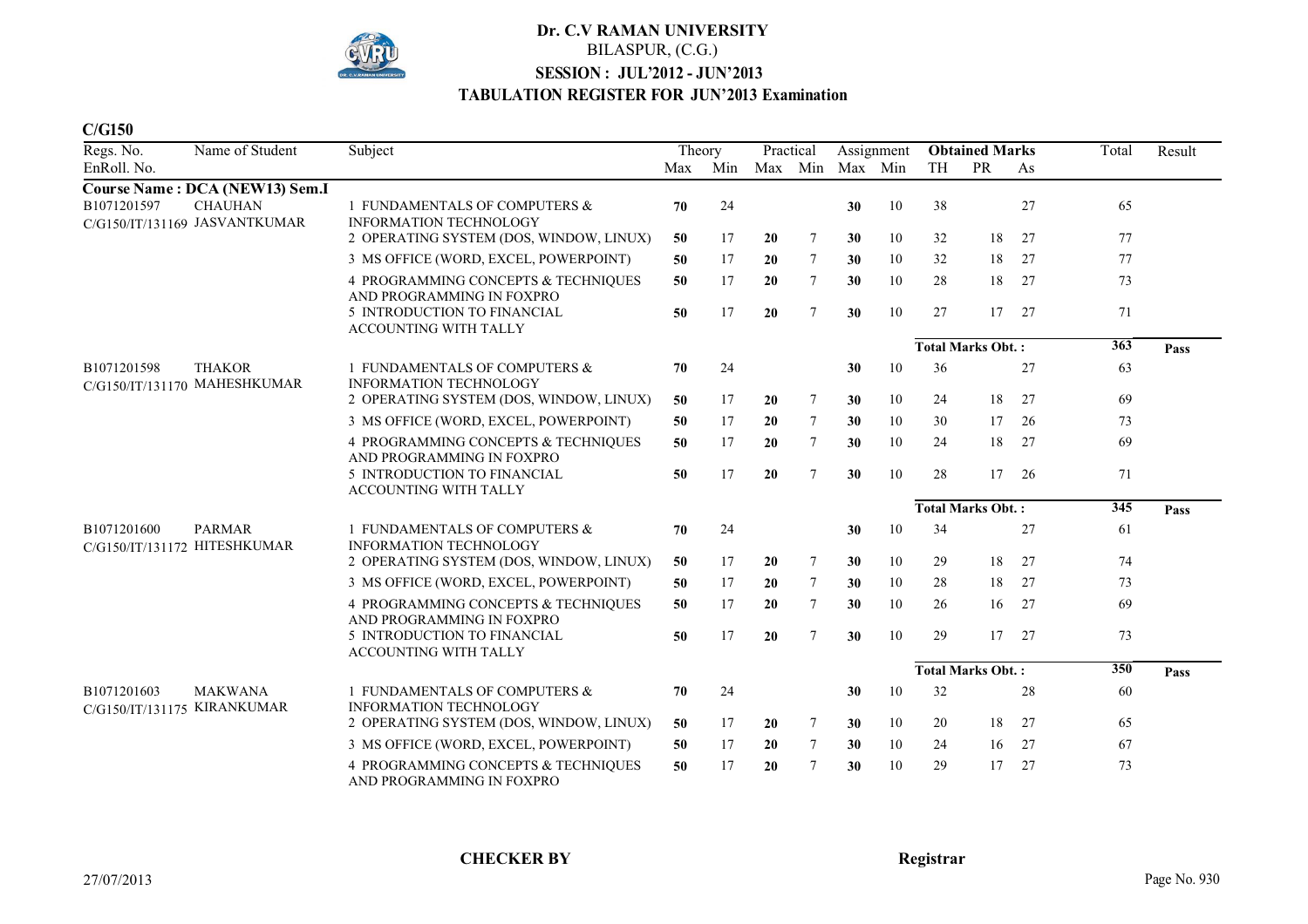

#### **C/G150**

| Regs. No.                                | Name of Student                       | Subject                                                                          | Theory |     | Practical |                | Assignment      |    | <b>Obtained Marks</b>    |                          |    | Total            | Result |
|------------------------------------------|---------------------------------------|----------------------------------------------------------------------------------|--------|-----|-----------|----------------|-----------------|----|--------------------------|--------------------------|----|------------------|--------|
| EnRoll. No.                              |                                       |                                                                                  | Max    | Min |           |                | Max Min Max Min |    | TH                       | PR                       | As |                  |        |
|                                          | <b>Course Name: DCA (NEW13) Sem.I</b> |                                                                                  |        |     |           |                |                 |    |                          |                          |    |                  |        |
| B1071201603                              | <b>MAKWANA</b>                        | 5 INTRODUCTION TO FINANCIAL<br>ACCOUNTING WITH TALLY                             | 50     | 17  | 20        | 7              | 30              | 10 | 18                       | 18                       | 27 | 63               |        |
| C/G150/IT/131175 KIRANKUMAR              |                                       |                                                                                  |        |     |           |                |                 |    |                          | <b>Total Marks Obt.:</b> |    | $\overline{328}$ | Pass   |
| B1071201612                              |                                       | SAIYED SOHANABANU 1 FUNDAMENTALS OF COMPUTERS &                                  | 70     | 24  |           |                | 30              | 10 | 41                       |                          | 29 | 70               |        |
| C/G150/IT/131176 LIYAKATALI              |                                       | <b>INFORMATION TECHNOLOGY</b>                                                    |        |     |           |                |                 |    |                          |                          |    |                  |        |
|                                          |                                       | 2 OPERATING SYSTEM (DOS, WINDOW, LINUX)                                          | 50     | 17  | 20        | $\tau$         | 30              | 10 | 30                       | 19                       | 29 | 78               |        |
|                                          |                                       | 3 MS OFFICE (WORD, EXCEL, POWERPOINT)                                            | 50     | 17  | 20        | $\tau$         | 30              | 10 | 34                       | 19                       | 29 | 82               |        |
|                                          |                                       | 4 PROGRAMMING CONCEPTS & TECHNIQUES<br>AND PROGRAMMING IN FOXPRO                 | 50     | 17  | 20        | $\tau$         | 30              | 10 | 32                       | 19                       | 29 | 80               |        |
|                                          |                                       | 5 INTRODUCTION TO FINANCIAL<br>ACCOUNTING WITH TALLY                             | 50     | 17  | 20        | $\tau$         | 30              | 10 | 23                       | 19                       | 29 | 71               |        |
|                                          |                                       |                                                                                  |        |     |           |                |                 |    |                          | <b>Total Marks Obt.:</b> |    | 381              | Pass   |
| D2071235996<br>C/G150/IT/138055 KANUBHAI |                                       | MAHERA HARISHBHAI 1 FUNDAMENTALS OF COMPUTERS &<br><b>INFORMATION TECHNOLOGY</b> | 70     | 24  |           |                | 30              | 10 | 37                       |                          | 28 | 65               |        |
|                                          |                                       | 2 OPERATING SYSTEM (DOS, WINDOW, LINUX)                                          | 50     | 17  | 20        | $\tau$         | 30              | 10 | 22                       | 17                       | 28 | 67               |        |
|                                          |                                       | 3 MS OFFICE (WORD, EXCEL, POWERPOINT)                                            | 50     | 17  | 20        | 7              | 30              | 10 | 34                       | 17                       | 27 | 78               |        |
|                                          |                                       | 4 PROGRAMMING CONCEPTS & TECHNIQUES<br>AND PROGRAMMING IN FOXPRO                 | 50     | 17  | 20        | $\tau$         | 30              | 10 | 28                       | 17                       | 27 | 72               |        |
|                                          |                                       | 5 INTRODUCTION TO FINANCIAL<br><b>ACCOUNTING WITH TALLY</b>                      | 50     | 17  | 20        | $\overline{7}$ | 30              | 10 | 23                       | 16                       | 28 | 67               |        |
|                                          |                                       |                                                                                  |        |     |           |                |                 |    |                          | <b>Total Marks Obt.:</b> |    | $\frac{1}{349}$  | Pass   |
| D2071235998<br>C/G150/IT/138057 KALIDAS  | PAGI ANILKUMAR                        | 1 FUNDAMENTALS OF COMPUTERS &<br>INFORMATION TECHNOLOGY                          | 70     | 24  |           |                | 30              | 10 | 33                       |                          | 28 | 61               |        |
|                                          |                                       | 2 OPERATING SYSTEM (DOS, WINDOW, LINUX)                                          | 50     | 17  | 20        | $\tau$         | 30              | 10 | 25                       | 18                       | 27 | 70               |        |
|                                          |                                       | 3 MS OFFICE (WORD, EXCEL, POWERPOINT)                                            | 50     | 17  | 20        | $\tau$         | 30              | 10 | 28                       | 18                       | 27 | 73               |        |
|                                          |                                       | 4 PROGRAMMING CONCEPTS & TECHNIQUES<br>AND PROGRAMMING IN FOXPRO                 | 50     | 17  | 20        | $\tau$         | 30              | 10 | 22                       | 17                       | 27 | 66               |        |
|                                          |                                       | 5 INTRODUCTION TO FINANCIAL<br><b>ACCOUNTING WITH TALLY</b>                      | 50     | 17  | 20        | $\overline{7}$ | 30              | 10 | 23                       | 18                       | 27 | 68               |        |
|                                          |                                       |                                                                                  |        |     |           |                |                 |    | <b>Total Marks Obt.:</b> |                          |    | 338              | Pass   |
| D2071236003<br>C/G150/IT/138061          | PATEL ANILKUMAR<br><b>RAMANBHAI</b>   | 1 FUNDAMENTALS OF COMPUTERS &<br><b>INFORMATION TECHNOLOGY</b>                   | 70     | 24  |           |                | 30              | 10 | 34                       |                          | 28 | 62               |        |
|                                          |                                       | 2 OPERATING SYSTEM (DOS, WINDOW, LINUX)                                          | 50     | 17  | 20        | 7              | 30              | 10 | 25                       | 17                       | 26 | 68               |        |
|                                          |                                       | 3 MS OFFICE (WORD, EXCEL, POWERPOINT)                                            | 50     | 17  | 20        | $\tau$         | 30              | 10 | 25                       | 18                       | 27 | 70               |        |

**CHECKER BY Registrar**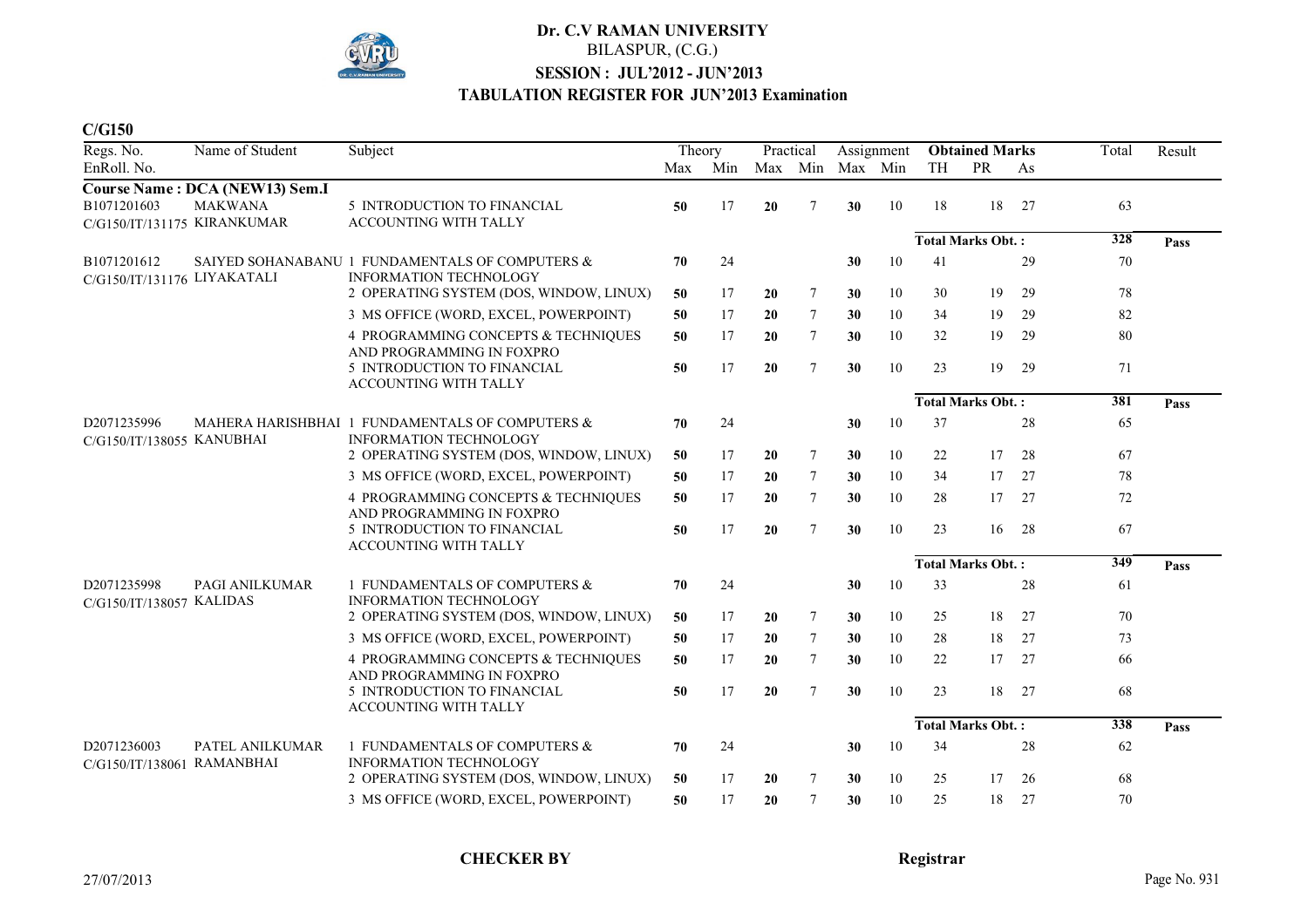

**C/G150**

| Regs. No.                                   | Name of Student                       | Subject                                                                         |     | Theory |    | Practical       |                 | Assignment |    | <b>Obtained Marks</b>    |    | Total | Result |
|---------------------------------------------|---------------------------------------|---------------------------------------------------------------------------------|-----|--------|----|-----------------|-----------------|------------|----|--------------------------|----|-------|--------|
| EnRoll. No.                                 |                                       |                                                                                 | Max | Min    |    |                 | Max Min Max Min |            | TH | PR                       | As |       |        |
|                                             | <b>Course Name: DCA (NEW13) Sem.I</b> |                                                                                 |     |        |    |                 |                 |            |    |                          |    |       |        |
| D2071236003<br>C/G150/IT/138061 RAMANBHAI   | PATEL ANILKUMAR                       | 4 PROGRAMMING CONCEPTS & TECHNIQUES<br>AND PROGRAMMING IN FOXPRO                | 50  | 17     | 20 | 7               | 30              | 10         | 25 | 17                       | 27 | 69    |        |
|                                             |                                       | 5 INTRODUCTION TO FINANCIAL<br><b>ACCOUNTING WITH TALLY</b>                     | 50  | 17     | 20 | $7\phantom{.0}$ | 30              | 10         | 26 | 18                       | 28 | 72    |        |
|                                             |                                       |                                                                                 |     |        |    |                 |                 |            |    | <b>Total Marks Obt.:</b> |    | 341   | Pass   |
| D2071236007<br>C/G150/IT/138064 YAKUBKHAN   |                                       | PATHAN ARBAZKHAN 1 FUNDAMENTALS OF COMPUTERS &<br><b>INFORMATION TECHNOLOGY</b> | 70  | 24     |    |                 | 30              | 10         | 39 |                          | 27 | 66    |        |
|                                             |                                       | 2 OPERATING SYSTEM (DOS, WINDOW, LINUX)                                         | 50  | 17     | 20 | $\tau$          | 30              | 10         | 24 | 18                       | 28 | 70    |        |
|                                             |                                       | 3 MS OFFICE (WORD, EXCEL, POWERPOINT)                                           | 50  | 17     | 20 | 7               | 30              | 10         | 29 | 18                       | 27 | 74    |        |
|                                             |                                       | 4 PROGRAMMING CONCEPTS & TECHNIQUES<br>AND PROGRAMMING IN FOXPRO                | 50  | 17     | 20 | $\tau$          | 30              | 10         | 23 | 18                       | 27 | 68    |        |
|                                             |                                       | 5 INTRODUCTION TO FINANCIAL<br><b>ACCOUNTING WITH TALLY</b>                     | 50  | 17     | 20 | $\overline{7}$  | 30              | 10         | 23 | 18                       | 27 | 68    |        |
|                                             |                                       |                                                                                 |     |        |    |                 |                 |            |    | <b>Total Marks Obt.:</b> |    | 346   | Pass   |
| D2071236016<br>C/G150/IT/138071 JASVANTSINH | <b>SOLANKI AJITSINH</b>               | 1 FUNDAMENTALS OF COMPUTERS &<br><b>INFORMATION TECHNOLOGY</b>                  | 70  | 24     |    |                 | 30              | 10         | 38 |                          | 28 | 66    |        |
|                                             |                                       | 2 OPERATING SYSTEM (DOS, WINDOW, LINUX)                                         | 50  | 17     | 20 | 7               | 30              | 10         | 24 | 18                       | 27 | 69    |        |
|                                             |                                       | 3 MS OFFICE (WORD, EXCEL, POWERPOINT)                                           | 50  | 17     | 20 | $\tau$          | 30              | 10         | 26 | 18                       | 27 | 71    |        |
|                                             |                                       | 4 PROGRAMMING CONCEPTS & TECHNIQUES<br>AND PROGRAMMING IN FOXPRO                | 50  | 17     | 20 | $\tau$          | 30              | 10         | 26 | 18                       | 27 | 71    |        |
|                                             |                                       | 5 INTRODUCTION TO FINANCIAL<br><b>ACCOUNTING WITH TALLY</b>                     | 50  | 17     | 20 | $\tau$          | 30              | 10         | 25 | 18                       | 27 | 70    |        |
|                                             |                                       |                                                                                 |     |        |    |                 |                 |            |    | <b>Total Marks Obt.:</b> |    | 347   | Pass   |
| D2071236020<br>C/G150/IT/138075 DAHYABHAI   |                                       | THAKOR VIKRAMSINH 1 FUNDAMENTALS OF COMPUTERS &<br>INFORMATION TECHNOLOGY       | 70  | 24     |    |                 | 30              | 10         | 31 |                          | 26 | 57    |        |
|                                             |                                       | 2 OPERATING SYSTEM (DOS, WINDOW, LINUX)                                         | 50  | 17     | 20 | 7               | 30              | 10         | 34 | 16                       | 26 | 76    |        |
|                                             |                                       | 3 MS OFFICE (WORD, EXCEL, POWERPOINT)                                           | 50  | 17     | 20 | 7               | 30              | 10         | 30 | 16                       | 26 | 72    |        |
|                                             |                                       | 4 PROGRAMMING CONCEPTS & TECHNIQUES<br>AND PROGRAMMING IN FOXPRO                | 50  | 17     | 20 | $\tau$          | 30              | 10         | 34 | 17                       | 25 | 76    |        |
|                                             |                                       | 5 INTRODUCTION TO FINANCIAL<br><b>ACCOUNTING WITH TALLY</b>                     | 50  | 17     | 20 | $\tau$          | 30              | 10         | 31 | 17                       | 26 | 74    |        |
|                                             |                                       |                                                                                 |     |        |    |                 |                 |            |    | <b>Total Marks Obt.:</b> |    | 355   | Pass   |

**Course Name : DCA (NEW13) Sem.II**

**CHECKER BY Registrar**

27/07/2013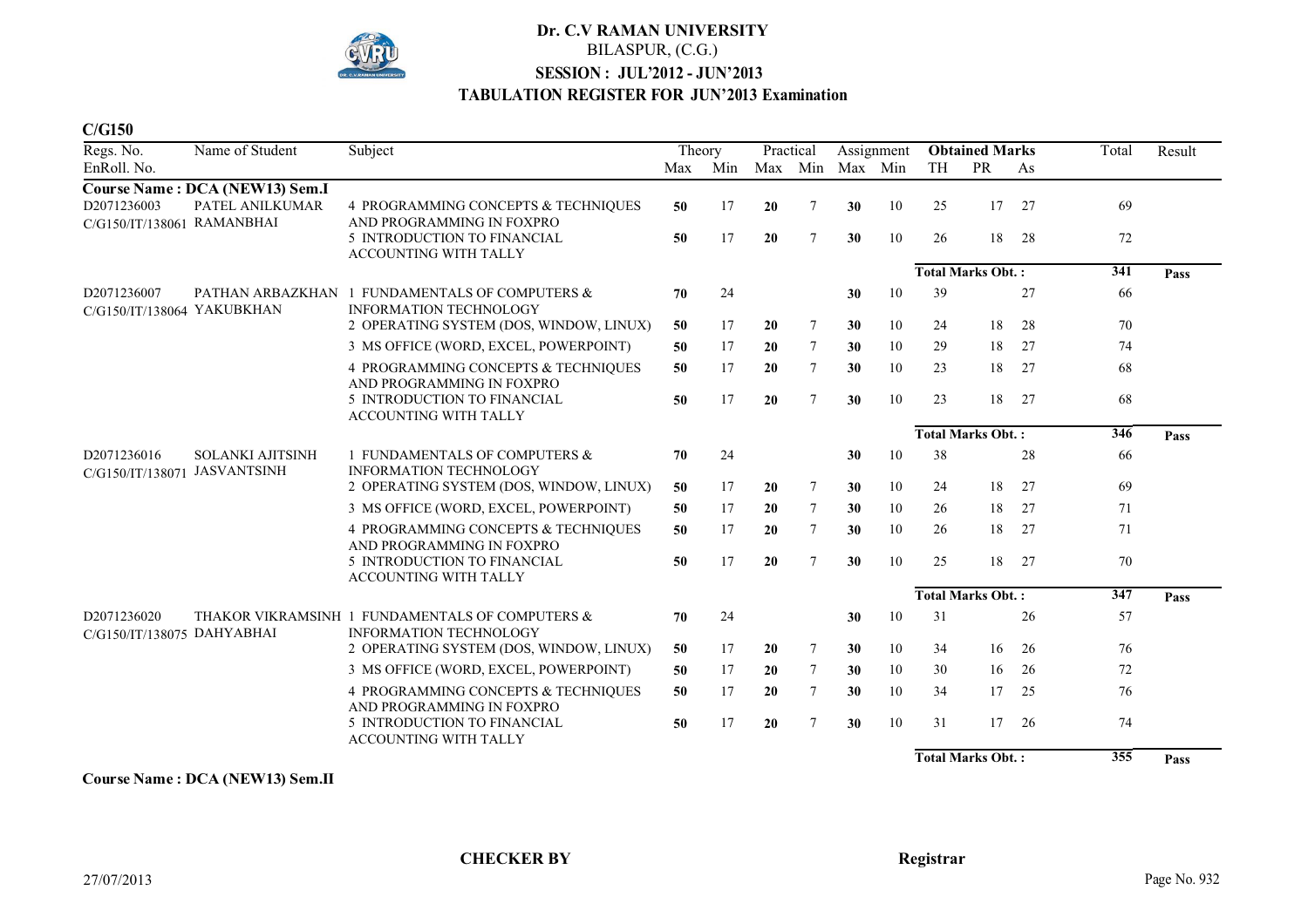

**C/G150**

| Regs. No.                     | Name of Student                               | Subject                                                 |     | Theory |     | Practical |    | Assignment |    | <b>Obtained Marks</b>    |    | Total            | Result |
|-------------------------------|-----------------------------------------------|---------------------------------------------------------|-----|--------|-----|-----------|----|------------|----|--------------------------|----|------------------|--------|
| EnRoll. No.                   |                                               |                                                         | Max | Min    |     | Max Min   |    | Max Min    | TH | <b>PR</b>                | As |                  |        |
|                               | Course Name: DCA (NEW13) Sem.II               |                                                         |     |        |     |           |    |            |    |                          |    |                  |        |
| B1071201597                   | <b>CHAUHAN</b>                                | 6 PROGRAMMING IN C++                                    | 50  | 17     | 20  | 7         | 30 | 10         | 29 | 18                       | 27 | 74               |        |
| C/G150/IT/131169 JASVANTKUMAR |                                               | 7 PROGRAMMING IN VISUAL BASIC .NET                      | 50  | 17     | 20  | 7         | 30 | 10         | 40 | 17                       | 27 | 84               |        |
|                               |                                               | 8 INTRODUCTION TO WEB AND INTERNET<br><b>TECHNOLOGY</b> | 50  | 17     | 20  | 7         | 30 | 10         | 28 | 18                       | 26 | 72               |        |
|                               |                                               | 9 INTRODUCTION TO ENTREPRENEURSHIP                      | 70  | 24     |     |           | 30 | 10         | 45 |                          | 27 | 72               |        |
|                               |                                               | 10 PROJECT                                              |     |        | 100 | 33        |    |            |    | 85                       |    | 85               |        |
|                               |                                               |                                                         |     |        |     |           |    |            |    | <b>Total Marks Obt.:</b> |    | 387              | Pass   |
| B1071201598                   | <b>THAKOR</b><br>C/G150/IT/131170 MAHESHKUMAR | 6 PROGRAMMING IN C++                                    | 50  | 17     | 20  | 7         | 30 | 10         | 35 | 17                       | 27 | 79               |        |
|                               |                                               | 7 PROGRAMMING IN VISUAL BASIC .NET                      | 50  | 17     | 20  | 7         | 30 | 10         | 30 | 17                       | 27 | 74               |        |
|                               |                                               | 8 INTRODUCTION TO WEB AND INTERNET<br><b>TECHNOLOGY</b> | 50  | 17     | 20  | $\tau$    | 30 | 10         | 26 | 18                       | 27 | 71               |        |
|                               |                                               | 9 INTRODUCTION TO ENTREPRENEURSHIP                      | 70  | 24     |     |           | 30 | 10         | 60 |                          | 27 | 87               |        |
|                               |                                               | 10 PROJECT                                              |     |        | 100 | 33        |    |            |    | 85                       |    | 85               |        |
|                               |                                               |                                                         |     |        |     |           |    |            |    | <b>Total Marks Obt.:</b> |    | 396              | Pass   |
| B1071201612                   |                                               | SAIYED SOHANABANU 6 PROGRAMMING IN C++                  | 50  | 17     | 20  | 7         | 30 | 10         | 34 | 18                       | 29 | 81               |        |
| C/G150/IT/131176 LIYAKATALI   |                                               | 7 PROGRAMMING IN VISUAL BASIC .NET                      | 50  | 17     | 20  | 7         | 30 | 10         | 29 | 19                       | 29 | 77               |        |
|                               |                                               | 8 INTRODUCTION TO WEB AND INTERNET<br><b>TECHNOLOGY</b> | 50  | 17     | 20  | $\tau$    | 30 | 10         | 33 | 19                       | 29 | 81               |        |
|                               |                                               | 9 INTRODUCTION TO ENTREPRENEURSHIP                      | 70  | 24     |     |           | 30 | 10         | 63 |                          | 29 | 92               |        |
|                               |                                               | 10 PROJECT                                              |     |        | 100 | 33        |    |            |    | 97                       |    | 97               |        |
|                               |                                               |                                                         |     |        |     |           |    |            |    | <b>Total Marks Obt.:</b> |    | $\overline{428}$ | Pass   |
| D2071235988                   |                                               | BHOI KAMLESHKUMAR6 PROGRAMMING IN C++                   | 50  | 17     | 20  | 7         | 30 | 10         | 35 | 17                       | 28 | 80               |        |
| C/G150/IT/138048 BHULABHAI    |                                               | 7 PROGRAMMING IN VISUAL BASIC .NET                      | 50  | 17     | 20  | 7         | 30 | 10         | 25 | 18                       | 27 | 70               |        |
|                               |                                               | 8 INTRODUCTION TO WEB AND INTERNET<br><b>TECHNOLOGY</b> | 50  | 17     | 20  | 7         | 30 | 10         | 29 | 18                       | 27 | 74               |        |
|                               |                                               | 9 INTRODUCTION TO ENTREPRENEURSHIP                      | 70  | 24     |     |           | 30 | 10         | 38 |                          | 26 | 64               |        |
|                               |                                               | 10 PROJECT                                              |     |        | 100 | 33        |    |            |    | 85                       |    | 85               |        |
|                               |                                               |                                                         |     |        |     |           |    |            |    | <b>Total Marks Obt.:</b> |    | $\overline{373}$ | Pass   |
| D2071235996                   |                                               | MAHERA HARISHBHAI 6 PROGRAMMING IN C++                  | 50  | 17     | 20  | 7         | 30 | 10         | 33 | 17                       | 27 | 77               |        |
| C/G150/IT/138055 KANUBHAI     |                                               | 7 PROGRAMMING IN VISUAL BASIC .NET                      | 50  | 17     | 20  | 7         | 30 | 10         | 30 | 16                       | 28 | 74               |        |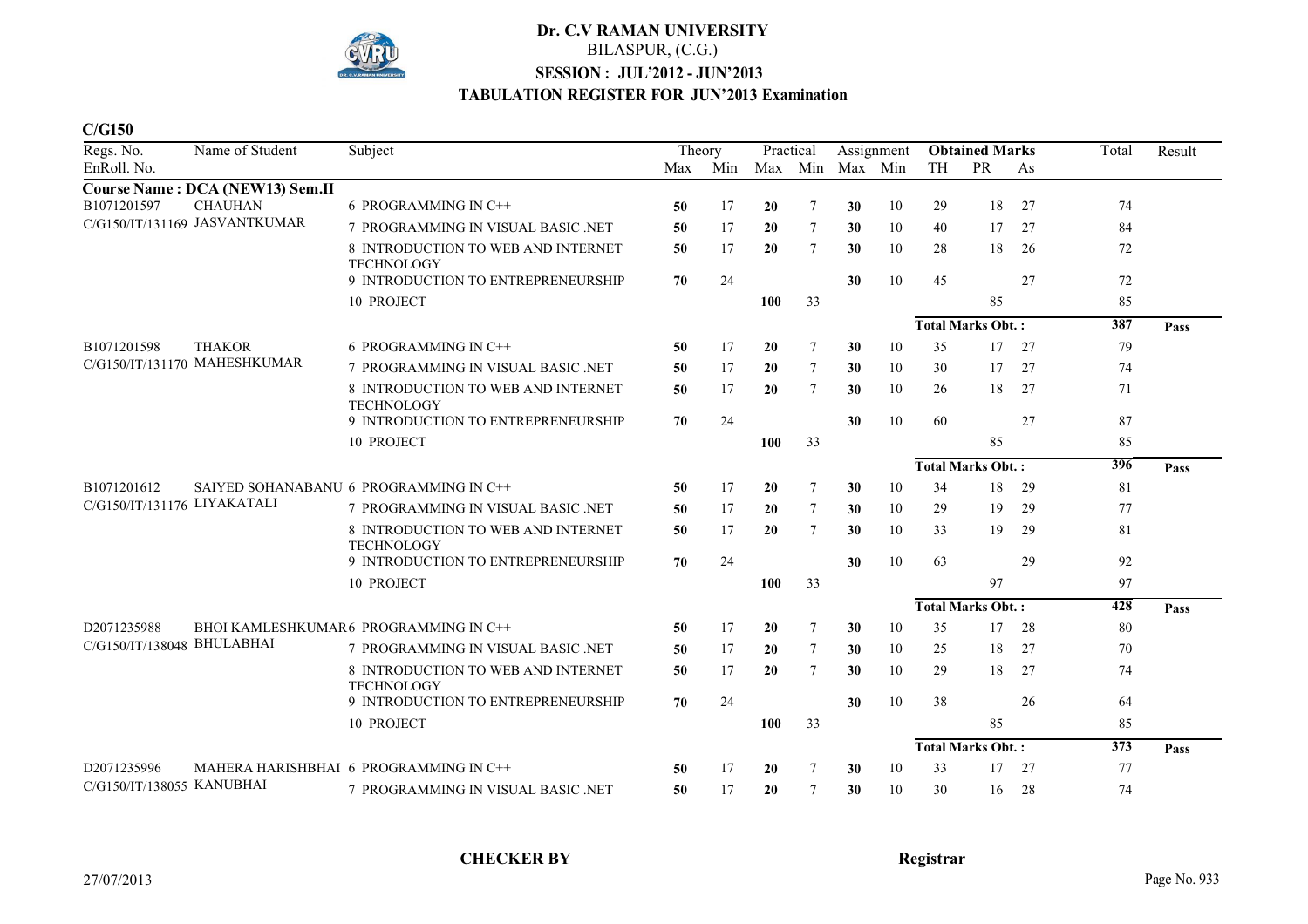

**C/G150**

| Regs. No.                                | Name of Student                     | Subject                                                                   | Theory |     | Practical |        | Assignment      |    | <b>Obtained Marks</b> |                          |     | Total       | Result |
|------------------------------------------|-------------------------------------|---------------------------------------------------------------------------|--------|-----|-----------|--------|-----------------|----|-----------------------|--------------------------|-----|-------------|--------|
| EnRoll. No.                              |                                     |                                                                           | Max    | Min |           |        | Max Min Max Min |    | TH                    | <b>PR</b>                | As  |             |        |
|                                          | Course Name: DCA (NEW13) Sem.II     |                                                                           |        |     |           |        |                 |    |                       |                          |     |             |        |
| D2071235996<br>C/G150/IT/138055 KANUBHAI |                                     | MAHERA HARISHBHAI 8 INTRODUCTION TO WEB AND INTERNET<br><b>TECHNOLOGY</b> | 50     | 17  | 20        | 7      | 30              | 10 | 27                    | 18                       | 26  | 71          |        |
|                                          |                                     | 9 INTRODUCTION TO ENTREPRENEURSHIP                                        | 70     | 24  |           |        | 30              | 10 | 62                    |                          | 27  | 89          |        |
|                                          |                                     | 10 PROJECT                                                                |        |     | 100       | 33     |                 |    |                       | 86                       |     | 86          |        |
|                                          |                                     |                                                                           |        |     |           |        |                 |    |                       | <b>Total Marks Obt.:</b> |     | 397         | Pass   |
| D2071235998<br>C/G150/IT/138057 KALIDAS  | PAGI ANILKUMAR                      | 6 PROGRAMMING IN C++                                                      | 50     | 17  | 20        | $\tau$ | 30              | 10 | 32                    | 18                       | 27  | 77          |        |
|                                          |                                     | 7 PROGRAMMING IN VISUAL BASIC .NET                                        | 50     | 17  | 20        | 7      | 30              | 10 | 45                    | 17                       | 27  | 89          |        |
|                                          |                                     | 8 INTRODUCTION TO WEB AND INTERNET<br><b>TECHNOLOGY</b>                   | 50     | 17  | 20        | $\tau$ | 30              | 10 | 26                    | 18                       | 27  | 71          |        |
|                                          |                                     | 9 INTRODUCTION TO ENTREPRENEURSHIP                                        | 70     | 24  |           |        | 30              | 10 | 61                    |                          | 28  | 89          |        |
|                                          |                                     | 10 PROJECT                                                                |        |     | 100       | 33     |                 |    |                       | 88                       |     | 88          |        |
|                                          |                                     |                                                                           |        |     |           |        |                 |    |                       | <b>Total Marks Obt.:</b> |     | 414         | Pass   |
| D2071236003<br>C/G150/IT/138061          | PATEL ANILKUMAR<br><b>RAMANBHAI</b> | 6 PROGRAMMING IN C++                                                      | 50     | 17  | 20        | 7      | 30              | 10 | 32                    | 18                       | 27  | 77          |        |
|                                          |                                     | 7 PROGRAMMING IN VISUAL BASIC .NET                                        | 50     | 17  | 20        | 7      | 30              | 10 | 35                    | 17                       | 28  | 80          |        |
|                                          |                                     | 8 INTRODUCTION TO WEB AND INTERNET<br><b>TECHNOLOGY</b>                   | 50     | 17  | 20        | $\tau$ | 30              | 10 | 39                    | 17                       | 27  | 83          |        |
|                                          |                                     | 9 INTRODUCTION TO ENTREPRENEURSHIP                                        | 70     | 24  |           |        | 30              | 10 | 63                    |                          | 27  | 90          |        |
|                                          |                                     | 10 PROJECT                                                                |        |     | 100       | 33     |                 |    |                       | 90                       |     | 90          |        |
|                                          |                                     |                                                                           |        |     |           |        |                 |    |                       | <b>Total Marks Obt.:</b> | 420 | <b>Pass</b> |        |
| D2071236007                              |                                     | PATHAN ARBAZKHAN 6 PROGRAMMING IN C++                                     | 50     | 17  | 20        | $\tau$ | 30              | 10 | 21                    | 17                       | 27  | 65          |        |
| C/G150/IT/138064 YAKUBKHAN               |                                     | 7 PROGRAMMING IN VISUAL BASIC .NET                                        | 50     | 17  | 20        | $\tau$ | 30              | 10 | 40                    | 18                       | 27  | 85          |        |
|                                          |                                     | 8 INTRODUCTION TO WEB AND INTERNET<br><b>TECHNOLOGY</b>                   | 50     | 17  | 20        | $\tau$ | 30              | 10 | 19                    | 18                       | 27  | 64          |        |
|                                          |                                     | 9 INTRODUCTION TO ENTREPRENEURSHIP                                        | 70     | 24  |           |        | 30              | 10 | 49                    |                          | 26  | 75          |        |
|                                          |                                     | 10 PROJECT                                                                |        |     | 100       | 33     |                 |    |                       | 92                       |     | 92          |        |
|                                          |                                     |                                                                           |        |     |           |        |                 |    |                       | <b>Total Marks Obt.:</b> |     | 381         | Pass   |
| D2071236016                              | <b>SOLANKI AJITSINH</b>             | 6 PROGRAMMING IN C++                                                      | 50     | 17  | 20        | 7      | 30              | 10 | 29                    | 17                       | 27  | 73          |        |
| C/G150/IT/138071                         | <b>JASVANTSINH</b>                  | 7 PROGRAMMING IN VISUAL BASIC .NET                                        | 50     | 17  | 20        | 7      | 30              | 10 | 35                    | 18                       | 27  | 80          |        |
|                                          |                                     | 8 INTRODUCTION TO WEB AND INTERNET<br><b>TECHNOLOGY</b>                   | 50     | 17  | 20        | $\tau$ | 30              | 10 | 27                    | 18                       | 27  | 72          |        |
|                                          |                                     | 9 INTRODUCTION TO ENTREPRENEURSHIP                                        | 70     | 24  |           |        | 30              | 10 | 61                    |                          | 27  | 88          |        |

# **CHECKER BY Registrar**